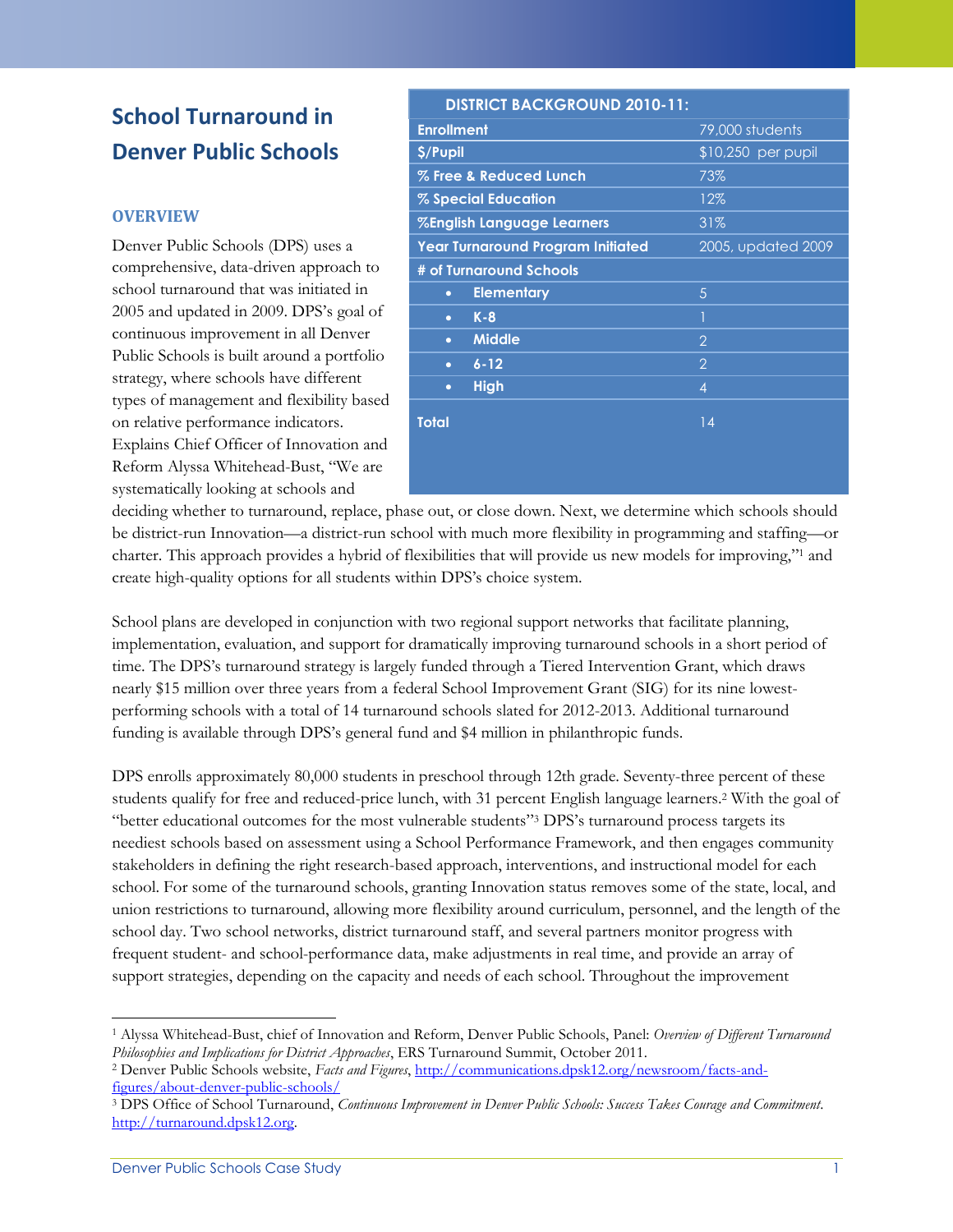process, DPS strives to expand teaching and leadership capacity and to extend successes across the system for sustainable improvement.

# **TURNAROUND PROGRAM RESULTS TO DATE**

This year for the first time, DPS has 50 percent of its schools meeting or exceeding expectations on the statewide performance assessments. "I attribute this to our systematically looking at schools and deciding whether to turnaround, replace, phase out, or close down," remarked Alyssa Whitehead-Bust.<sup>4</sup> In terms of DPS's turnaround schools, eight schools are in their second year of turnaround, with one still in the "red" category and the other seven on the brink of meeting/exceeding expectations. In addition, three of the four schools in DPS's initial turnaround cohort have shown improvement in the median growth percentile in reading, writing, and math.<sup>5</sup>

| School             |           | <b>Reading MGP</b> | <b>Writing MGP</b> |                    | Math MGP  |                    | <b>SUM MGP</b> |                  |
|--------------------|-----------|--------------------|--------------------|--------------------|-----------|--------------------|----------------|------------------|
|                    | 2009-2010 | 2010-2011          | 2009-2010          | 2010-2011          | 2009-2010 | 2010-2011          | 2009-2010      | 2010-2011        |
| Gilpin             | 52        | $44 +$             | 50                 | $52^{\frac{1}{2}}$ | 51        | $66$ 1             | 153            | 162              |
| Greenlee           |           | 36                 |                    | 46                 |           | 39                 |                | 121              |
| Lake International |           | 35                 |                    | 45                 |           | 60.5               |                | 140.5            |
| North              | 46        | $54^{\frac{1}{2}}$ | 45                 | $49 -$             | 50        | $51^{\frac{1}{2}}$ | 141            | $154 -$          |
| Rachel B. Noel     | 52        | $44 +$             | 46                 | $49^{\frac{1}{2}}$ | 45        | $34 -$             | 143            | $127*$           |
| Montbello          | 49        | $_{50}$ T          | 45                 | 50 <sup>1</sup>    | 53        | 57 1               | 147            | 157 <sup>1</sup> |

# **DISTRICT PHILOSOPHY ON SCHOOL TURNAROUND**

**Theory of Action**. Denver Public Schools' improvement approach centers on an accountability system in which "district, school, and individuals are held responsible for results through rewards, interventions, and consequences."<sup>6</sup> DPS has developed the School Performance Framework (SPF), a spotlight tool to continually measure progress against clearly defined standards of improvement that include status and growth in student achievement and post-secondary readiness, as well as parent and student satisfaction and engagement. (See Appendix A for an SPF Overview).

The SPF feeds into a system of incentives and interventions that provide recognition of success, appropriate support, and clear expectations for schools. "Incentives... drive and reward accomplishment of district goals, while interventions for struggling schools may include allocation of additional resources, personnel changes, or school closures."<sup>7</sup> This creates a tiered guide for action by which DPS can differentiate its support to each school based on school capacity and needs. Schools receive one the following ratings: Distinguished, Meets Expectations, Accredited on Watch, Accredited on Priority Watch, and Accredited on Probation (which are considered for turnaround strategies.) DPS likens this to "a district-wide Response to Intervention for schools based on where each school falls within its School Performance Framework."<sup>8</sup> For example, a school earning "Distinguished" on the SPF may have autonomy over school planning, curriculum, and assessment while school leaders and teachers earn growth-based compensation bonuses. Schools on probation, however,

 $\overline{\phantom{a}}$ <sup>4</sup> Alyssa Whitehead-Bust, DPS chief of Innovation & Reform, ERS Turnaround Summit Panel, October 2011.

<sup>5</sup> Presentation to U.S. Department of Education, *School Turnaround in Denver*, December 2011.

<sup>6</sup> DPS Board of Education's Theory of Action.

<sup>7</sup> Ibid.

<sup>8</sup> Interview with Rebecca Grant, director, Office of School Turnaround, August 2011.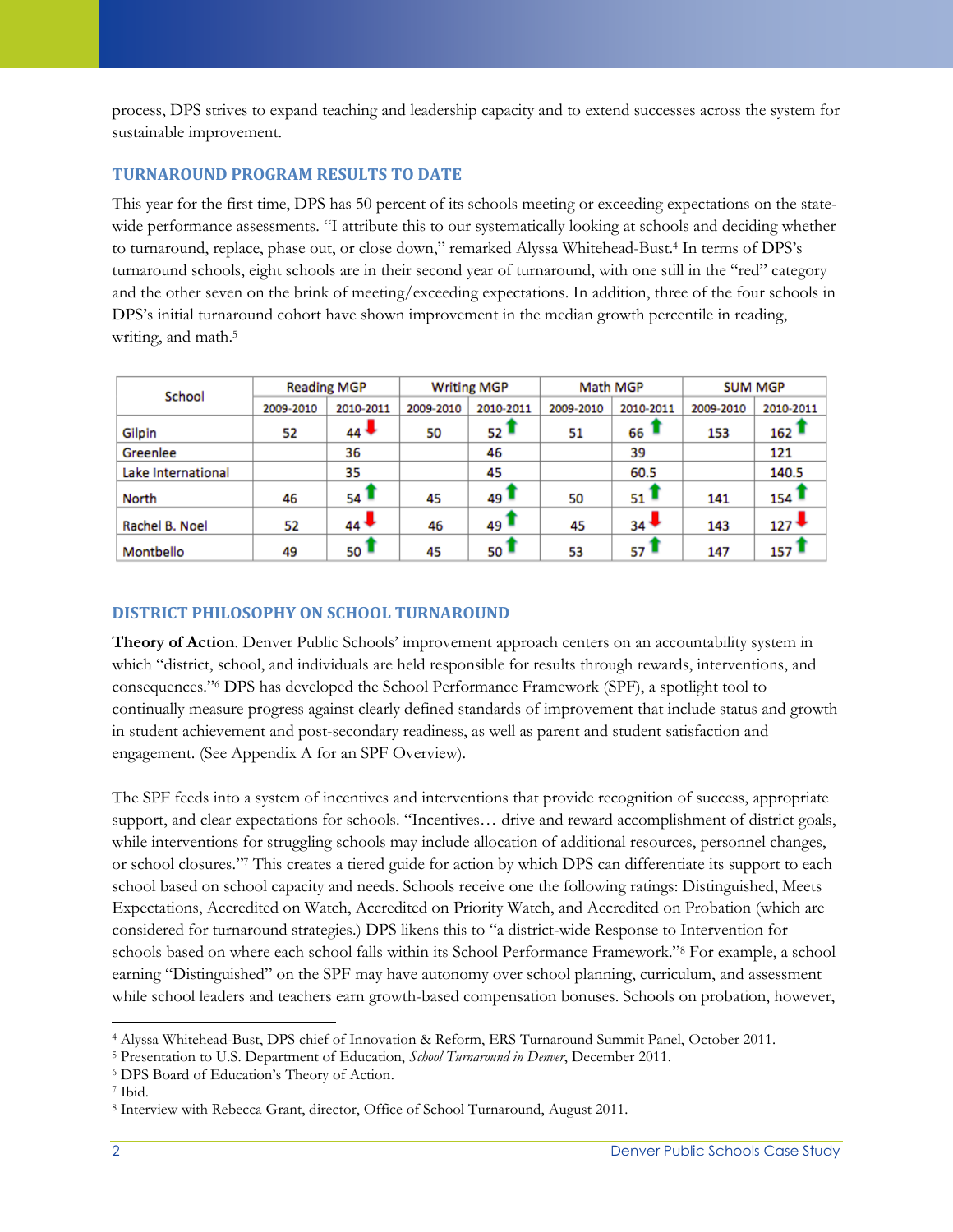have more interventions, including frequent student assessments, annual reviews, school visits, and curricular supervision by the Instructional Superintendent to monitor progress relative to school improvement plans. The SPF and system of incentives and interventions allow a portfolio strategy by which the district can match school strengths and fill gaps with the opening, combining, restarting, and closing of schools and other turnaround interventions to ensure all student needs are being met within a region.

The SPF provides a rating of a school's performance, which signals to the district and school community the level of need for improvement. Engaging stakeholders and looking closely at multiple data points, including diagnostics of the school performed by an external partner, are the critical next steps in the decision-making process. These diagnostics provide information and analyses of the school's academic program, culture, community, leadership, organizational structure, and use of resources, which help determine appropriate research-based interventions. The resulting options may include continuing work to improve the school without making any major changes; making dramatic changes to the school, including possibly hiring a new principal, new staff, changing the school's instructional program, and changing the length of the school day; or placing a new school in the building. New schools may be approved through the district's Call for Quality Schools Request for Proposals.<sup>9</sup>

#### **DISTRICT TURNAROUND APPROACH**

**Turnaround Support Networks**. Due to the clustering of low-performing schools, DPS has established two regional turnaround support "networks that act somewhat like 'mini-districts"<sup>10</sup>—the West Denver Network Schools (WDN), and the Denver Summit Schools Network (DSSN), which serves schools in Far Northeast Denver. The WDN has five federally funded schools, plus three schools in the "Lincoln Collaborative" (a feeder pattern of schools that share a different improvement grant), and two transformation schools that are not federally funded. The schools in Far Northeast Denver are more geographically impoverished and isolated, with a historically low-performing regional feeder pattern of schools. All schools in the DSSN now have Innovation Status, with longer school days and year, small-group tutoring, and autonomy over personnel decisions. Each of the two regional networks is comprised of four to five dedicated turnaround staff members. These regional networks feature data and school-improvement supports, as well as communications resources to build relationships, develop school websites, inform parents of their choices, actively market to increase enrollment and attract more students from the neighborhood, and help to improve the reputations of these low-performing schools. Monitoring schools on a daily basis, the networks apply a team approach to turnaround, leveraging the knowledge, capacity, and assistance of external partners.

**School Turnaround staff**. DPS school turnaround staff provides support across both the WDN and DSSN in areas of federal and state turnaround policy, School Improvement Grant management, budget management, and communications. They are "responsible for ensuring all schools receive the support needed to implement the select model."<sup>11</sup> The Office of School Innovation and Reform assists schools that have applied and been approved for Innovation Status, which makes them eligible for waivers from regulations and agreements involving the length of the school day and year, staffing, curriculum, assessment, and the use of resources.

 $\overline{\phantom{a}}$ 

<sup>9</sup> DPS. School Turnaround, *Targeted and Transparent Decision-Making*, [http://turnaround.dpsk12.org/decisionmaking.](http://turnaround.dpsk12.org/decisionmaking)

<sup>10</sup> DPS Announcements, *Denver Public Schools Featured in New Book on School Turnaround*, [http://communications.dpsk12.org.](http://communications.dpsk12.org/)

<sup>11</sup> Ibid.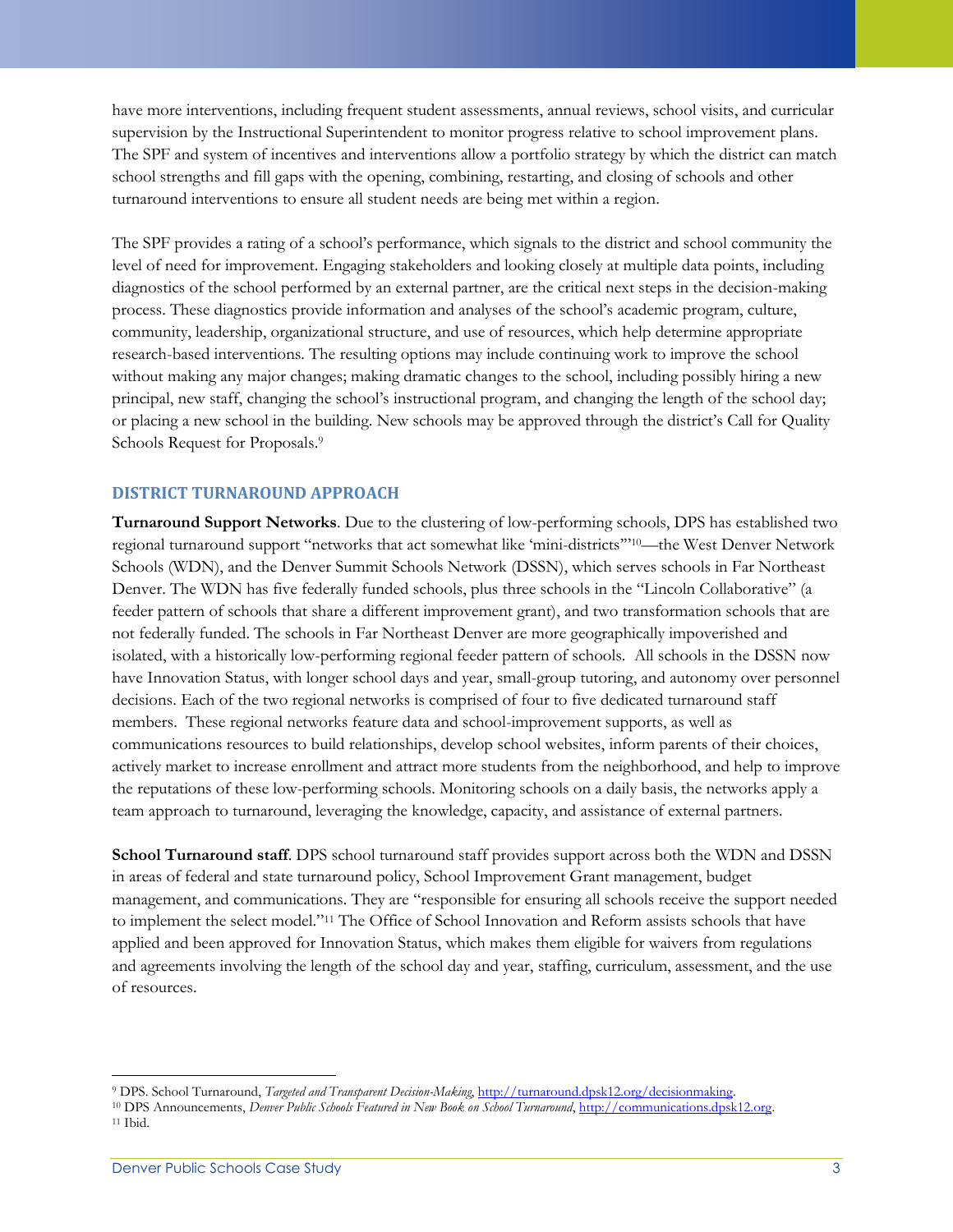**Accountability Systems**. DPS uses a Project Management approach to planning and monitoring progress, including monthly and quarterly reporting and a rigorous School Performance Framework to track individual school progress. Some schools are evaluated by outside agencies, such as the Blueprint Schools Network.

**External Partners**. Blueprint Schools Network is a partner in the Denver Summit Schools Network, responsible for monthly school walkthroughs based on school-specific criteria. "They meet with teachers, do student focus groups, identify what really went well, what's on the action plan for next month… They look at instruction on a weekly basis—here's what we're seeing, not seeing, what's our plan. There's a sense of immediacy, of not waiting too long to make changes. This guides conversations with principals and teachers in the building."<sup>12</sup> West Denver Network is partnering with NYU's Metropolitan Center for Urban Education for support in their schools with Response to Intervention and Culturally Responsive Education. Blueprint and Metro play a role as lead partners with the two networks, but DPS has also worked with other partners in their turnaround efforts for support in principal coaching, school diagnostics, and expanded learning. Schools in the two networks are also partnering with City Year to support Tier II students in attendance, behavior, and course grades. (For a snapshot of Blueprint's observation criteria, see Appendix B.)

**Removal of Barriers**. Colorado's 2008 Innovation Schools Act creates a level of flexibility needed to improve performance. Innovation School status provides greater school autonomy, managerial flexibility, and control for communities and principals over levels of staffing, personnel selection, evaluation, scheduling, educational programming, and assessment. Within a year of their designation, most turnaround and transformation schools apply for Innovation Status to gain exemptions from certain state and local regulations and collective bargaining agreements that might otherwise interfere with school improvement. DPS has a variety of Innovation Schools within the portfolio, which are overseen and supported by the Office of Innovation and Reform.

**Sharing Successes***.* DPS is identifying and sharing best practices from across the system. The district is in the process of negotiating a longer school day across the system based on progress at the Innovation Schools, with more time for core academics, collaborative planning, interventions, and enrichment.

### **SCHOOL TURNAROUND ELEMENTS**

There are five essential turnaround elements common to DPS turnaround. Within each element are a series of key actions that DPS has outlined.

**Strong Leaders** – Build leadership capacity through

- Ongoing support to school leaders and leadership teams to clarify goals, expectations, best practices
- Turnaround leader profiles to identify best talent
- Executive coaching for principals
- Replacement of principals where needed

**Effective Teaching Teams** – Ensure quality instruction by

- Standard-based curriculum guides for differentiated instruction and interventions
- School-wide instructional strategies and models

 $\overline{\phantom{a}}$ <sup>12</sup> Tanya Carter, DSSN deputy executive director, Panel: *Organizing the Central Office to Support District Turnaround,* ERS Turnaround Summit, October 2011.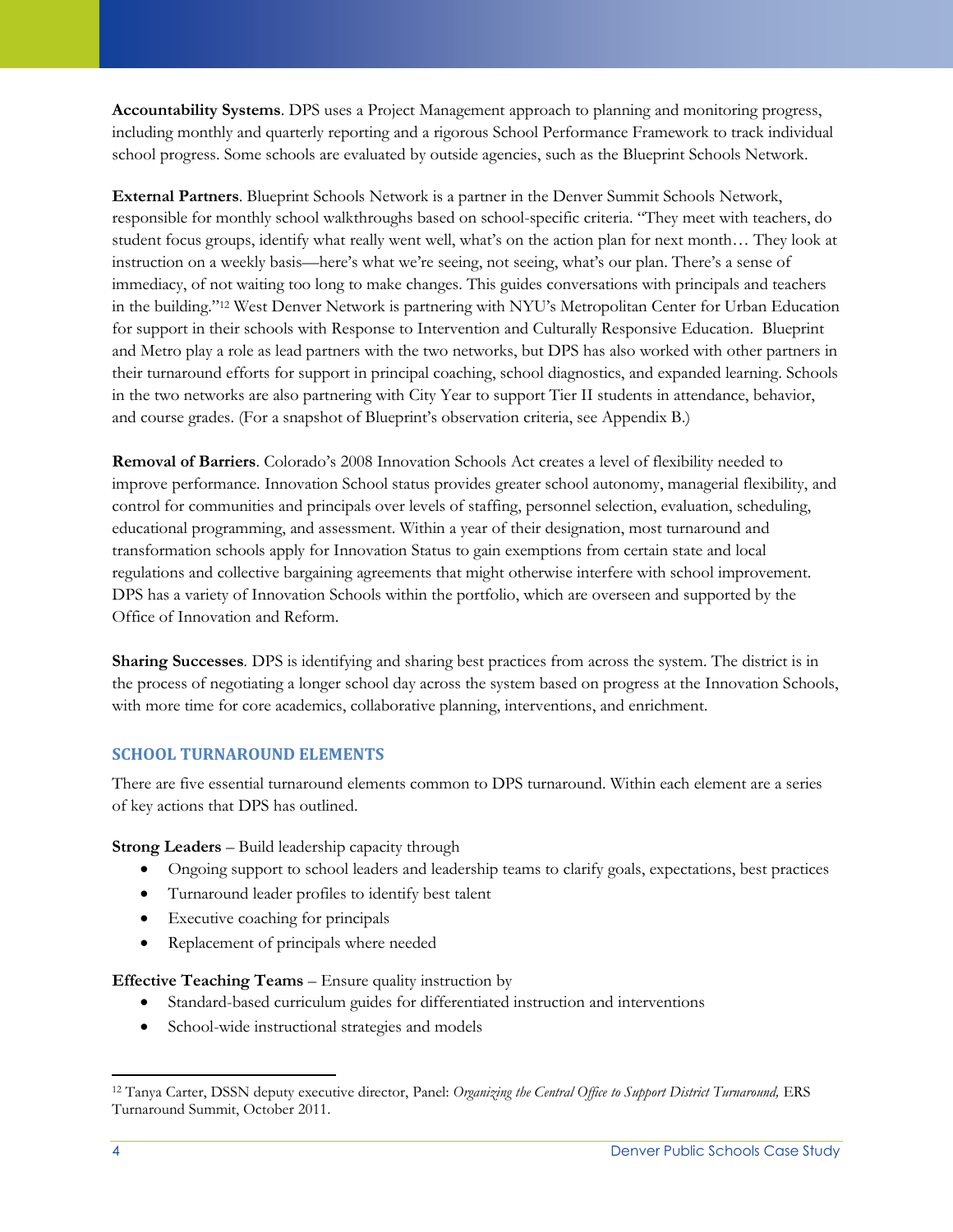- Hiring of instructional leaders (deans and coaches) to implement research-based professional development
- Summative and formative assessments to monitor progress and target initiatives
- Weekly professional learning communities (PLCs) and data teams
- Model classrooms and peer observations
- New teacher induction
- Support/sharing of best practices for teachers from external partners
- Summer professional development opportunities
- Piloting of new teacher-evaluation system (Gates Foundation–funded)
- Development of an instructional technology plan
- Incentives rewarding dramatic student performance gains
- Replacement of teachers where necessary

**Individual Attention and Time** – Focus on student needs in core academic areas by

- Adding time to the school day to maximize student learning
- Adding extra days to the school year
- Using formative assessments to track and respond to individual student progress
- Provide tutoring and small-group instruction

**Health, Social & Emotional Support** – strengthen students' readiness to learn with

- A home-visit program
- An audit of community resources to identify partners aligned with DPS's mission

**Safe & Welcoming Community** – Ensure high expectations for students and families with

- Communications specialist for family/community outreach
- Set of norms around communication practices
- Regular celebrations of student success
- Student-led conferences
- Summer staff retreats on culture, vision/expectations
- Engagement of local commerce and industry

Regardless of the turnaround schools' individual needs and contexts, the specific strategies focus on excellence in teaching and leadership, increased time for instruction targeting individual student needs, a supportive culture of high expectations, and the use of frequent assessments to improve instruction.

#### **FUNDING**

Federal School Improvement grants provide more than \$15 million to DPS for turnaround over three years. This grant, combined with DPS's general fund and \$4 million in philanthropic dollars, provide an additional \$2,000 per turnaround pupil to an average district dollars per pupil of \$10,000. The turnaround allocation varies by school, with an average of \$500,000 per year for elementary turnaround schools, \$750,000 for middle, and \$1 million per year for high schools.

In addition, a \$10 million grant from the Bill & Melinda Gates Foundation to design a new teacher evaluation system will be an important tool in turnaround schools.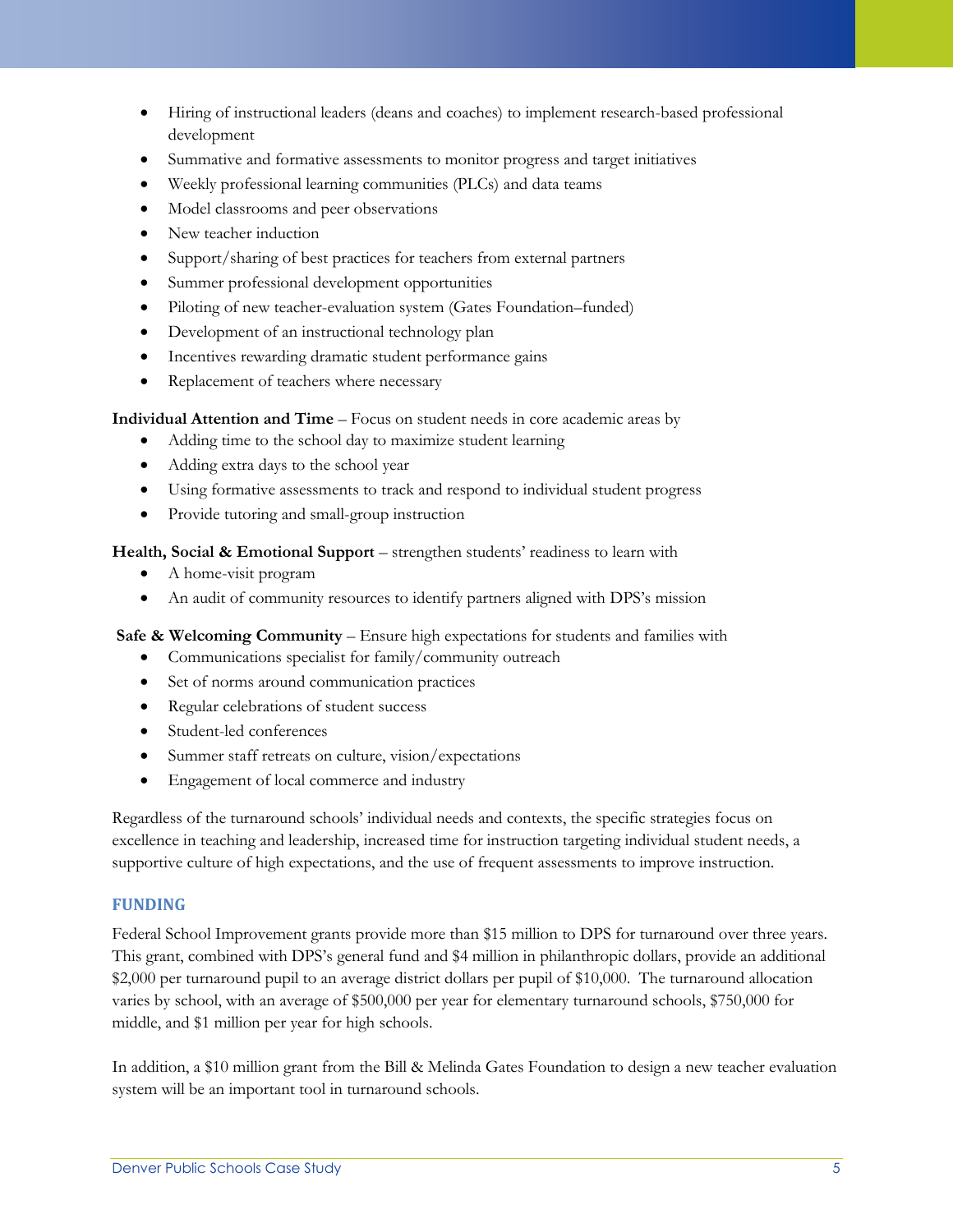### **SUSTAINABILITY AND IMPACT**

The sustainability of DPS's turnaround efforts hinges on building long-term capacity initially via outside partners to continue improvement after short-term funding has expired. Denver Public Schools' turnaround initiative's

focus on leadership and turnaround teaching competencies is related to a sustainable vision in building capacity from within. External providers help schools "jump start," but a cadre of leaders will ultimately be responsible for seeing the school through to success. These individuals will be incentivized through targeted support and increasing responsibility with demonstrated accomplishment…These individuals will guide and support others committed to the hard work of turning around schools.<sup>13</sup>

As DPS reorganizes, creates new structures, and hires new personnel at turnaround schools, they will look to see which structures are most successful in improving student achievement. Sustaining improvement in the long term will require dismantling structures and efforts that do not yield gains in the classroom, and expanding the most successful approaches beyond turnaround schools.

With a support structure that emphasizes ongoing monitoring and adjustment and uses partners to build long-term capacity, DPS is poised to continue on its trajectory of improvement in its lowest-performing schools. Its portfolio approach recognizes the necessity of closing and reconfiguring schools to improve results with scarce dollars and a limited funding horizon. This results in a comprehensive strategy for all its schools—not just its turnaround schools—to ensure that the specific student needs and performance goals are met in each region.

The success to date has been based on the rigorous use of data to assess needs and progress and the involvement of numerous stakeholders to develop appropriate school-action plans. As the Chief of Innovation and Reform notes, "Many people in DPS feel ownership over turnaround. There are many of us who have a role in this, which ensures a comprehensive strategy and a great thought partnership."<sup>14</sup>

Going forward, DPS sees the biggest challenges as the need for better balancing of flexibilities and district mandates and more strategic use of principals and teachers with a better pipeline in place. DPS continues to create community understanding and collaboration around the hard work and tough decisions involved in school turnaround.

As the advocacy group, A+ Denver summarizes:

Through the work of many teachers, administrators, parents, activists and business leaders, we believe the foundation for true reform is now in place. But the path forward will not be easy. Closing or changing schools in emotional and controversial. But it is also absolutely necessary. We call on the district, the board, and the community to confront this issue with courage and resolve and always with eyes on the prize: better educational outcomes for the most vulnerable students.

 $\overline{\phantom{a}}$ <sup>13</sup> DPS Tiered Improvement Grant application.

<sup>14</sup> Alyssa Whitehead-Bust, chief of Innovation and Reform, ERS Turnaround Summit, October 2011.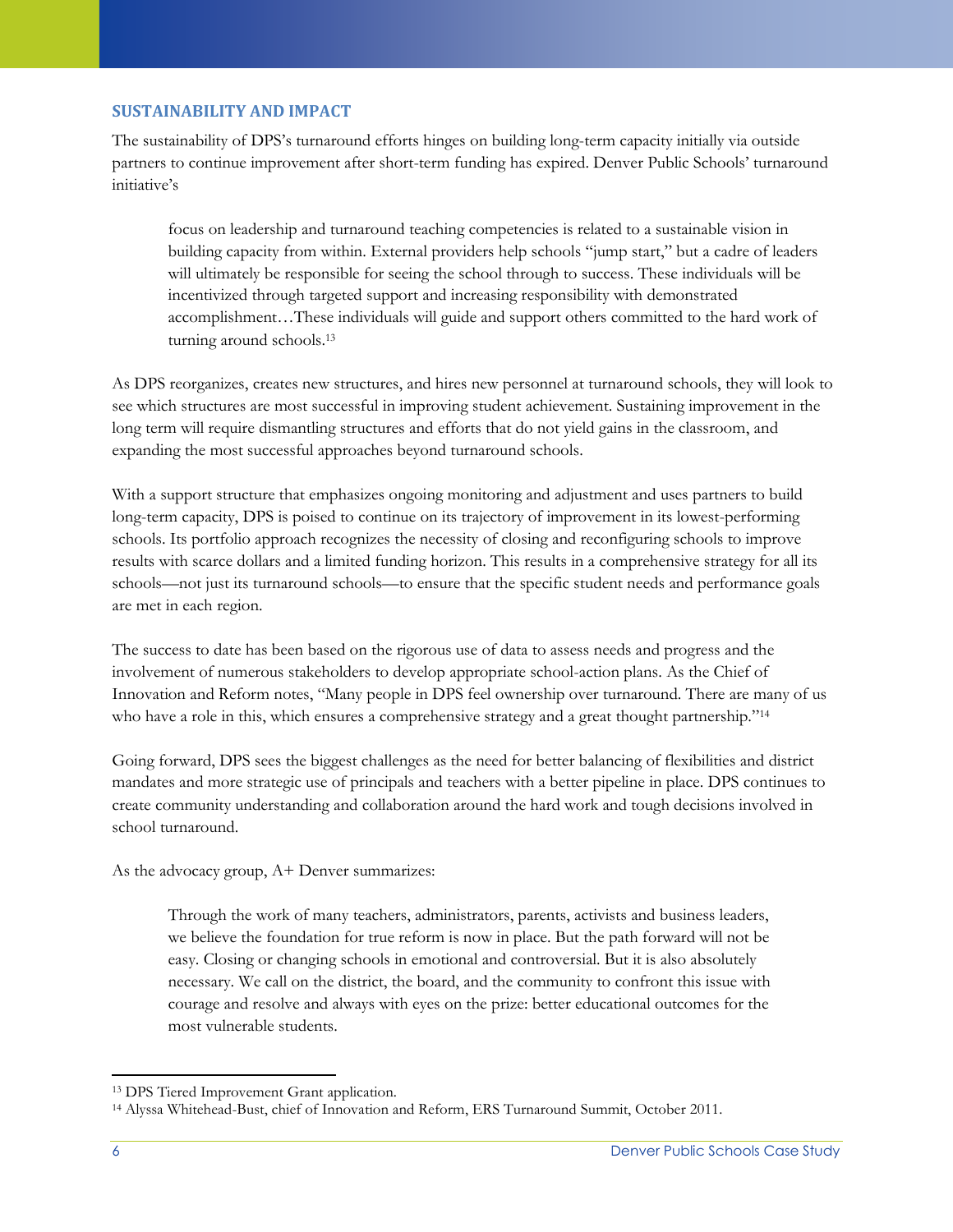# **Profile: Collegiate Prep Academy at Montbello High School**

#### **OVERVIEW**

College Prep Academy (CPA) is a grades 9-12 school with a rigorous curriculum and accelerated academic approach that is currently being phased on at the site of Montbello High School, one of Denver's lowest-performing schools. CPA's program centers around high expectations for post-secondary engagement and includes a partnership with the Community College of Aurora, which offers access to free college-level courses and the opportunity to graduate with a tuition-free associate's degree.<sup>15</sup> While CPA's program is evolving with the entrance of the freshman class in 2011-2012, Montbello's is winding down over the next three years. DPS is taking strong measures to ensure improved instruction at both schools during the transition period. Both schools are part of Denver Summit Schools Network (DSSN), a whole-school reform initiative established to offer high-quality regional options for students in the more isolated Far Northeast Denver area. During the first year of phase in/phase out, student engagement and performance have improved. Whereas only 9 percent of students in the Montbello region scored proficient in math before the 2011-2012 school year, over 50 percent have attained proficiency in math by mid-year as a result of the intensified academics and tutoring at both schools.<sup>16</sup> Montbello High School has ended the school year with a 39 percent drop in suspensions, a 33 percent increase in college applications and a 14 percent increase in college acceptance rates.

Sitting in a high-poverty, high-minority area, Montbello High School has a history of inconsistent leadership, having experienced 27 principals in the last 30 years. Its image is one

#### **QUICK FACTS: CPA (2012)**

- **SCHOOL TYPE:** College Preparatory High School
- **GRADES:** 9 (phasing-in 1 grade/year through 2015.)
- **LOCATION:** Denver, CO
- **SIZE:** 104 students
- **DEMOGRAPHICS (2010-11):** 93.3 percent low-income, 94.2 percent minority, 12.5 percent SPED, 14.9 percent ELL
- **SCHOOL DAY (2010-11):** 9 hours/day (7:30 a.m. – 4:30 p.m.)

#### **QUICK FACTS: MONTBELLO (2011)**

- **SCHOOL TYPE:** Comprehensive High School
- **GRADES:** 9-12 (phasing-out 1 grade/year through 2015.)
- **LOCATION:** Denver, CO
- **SIZE:** 1,067 students
- **DEMOGRAPHICS (2010-11):** 88.8 percent low-income, 96.6 PERCENT minority, 14.8 percent SpED, 14.9 percent ELL
- **SCHOOL DAY (2010-11):** 7 hours, 44 min./day (7:45 a.m. – 3:29 p.m.)

of toughness, perceived as a last stop before prison for many students, noted DSSN Director Allen Smith. Despite three years of hard work between 2004 and 2007 by former principal Antwan Wilson, attempts to change expectations and improve performance could not overcome the entrenched negativity.<sup>17</sup> By 2009, Montbello was slated for transformation during the Tiered Improvement Grant (TIG) process to secure federal school improvement funds. According to the TIG renewal grant, student achievement was low with minimal gains over time. There was a lack of accountability among leaders, teachers, and students; a culture of low student and parent engagement existed; and high staff turnover resulted in 60 percent of the teaching force being in their first three years of teaching with no formal induction program.<sup>18</sup> Montbello's inconsistent

l

<sup>15</sup> CPA website, http://collegiateprep.dpsk12.org/

<sup>16</sup>Yesenia Robles, *Denver Post,* February 2012, "Denver turnaround schools show 'unreal' improvement in students' math scores."

<sup>17</sup> Heather Zavadsky, *The Essential Role of Districts: School Turnarounds,* 2012.

<sup>18</sup> Colorado Department of Education, Tiered Improvement Grant proposal: Montbello High School (2011).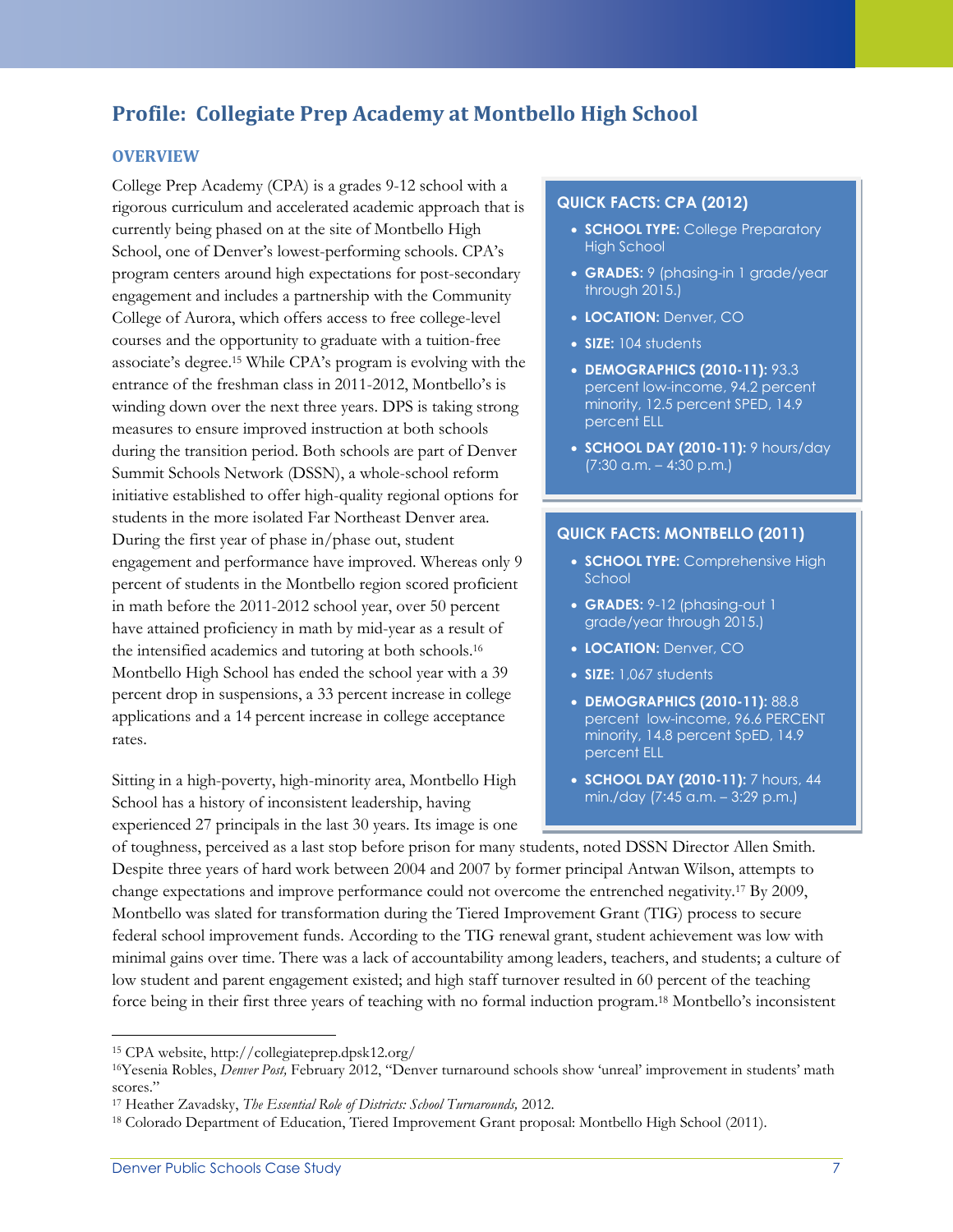leadership, low expectations, lack of instructional goals, and community apathy ultimately resulted in DPS's decision to phase out the school and replace it with CPA and a second, international-themed school.

Since the decision to phase out the traditional high school, new leadership has initiated important routines and expectations, with student behavior and performance greatly improving within the first transitional year. The trash and chaos that once defined Montbello High School has been replaced by order, respect for learning, and engaged learners.

### **IMPLEMENTATION OF DISTRICT STRATEGY**

The decision to replace Montbello High School with CPA and three other schools—Denver Center for International Studies (DCIS)(6-12), High Tech Early College (9-12), and Noel Community Arts School (6-12) school—is a clear example of DPS's data-driven, portfolio approach to ensuring high-quality choices for Denver students and families. Comparative performance established Montbello's status in 2009 as Tier I, slated for transformation. Further monitoring of school performance and culture resulted in the decision to phase-out Montbello in 2011 coinciding with a Call for New Quality Schools, a Request for Proposals that resulted in the four replacement options as the best way to ensure a breadth of high-quality choices for students within the Far Northeast Region.

In addition to a focus on data, community engagement and a strong communications plan have been essential to building the support and momentum necessary to introduce CPA and counter the difficult politics of school closure. Also key has been the recruitment of seasoned leadership and instructional staff at both schools. To ensure that high-quality instruction for the remaining students at Montbello is not abandoned during phase-out, DPS brought in Principal Larry Irvin, skilled in school turnaround during his tenure in the Chicago Public Schools. In his first year, 2011-2012, Irvin understood the importance of creating "quick wins," respecting teachers and students, and establishing daily routines and systems to set high academic and behavioral expectations. Systems and structures to ensure instructional quality at Montbello and CPA range from integrated curricula to teacher collaboration and development around student-assessment data. Support for these ongoing improvement processes comes from DPS's central office and The Denver Summit Schools Network (DSSN), a regional "mini-central office." DPS has hired outside partner Blueprint Schools, which works with 20 schools in Houston and ten in Denver, to support the implementation of five turnaround tenets through monthly site visits, feedback, and ongoing coaching of the DSSN leadership team. Blueprint also employs a regional director who oversees the math tutorial program and leads professional development of DSSN principals. This has not only helped to get CPA smoothly running, but has also raised expectations and improved morale and performance while Montbello is phasing out. Finally, CPA opened with Innovation status, an underlying aspect of all DSSN schools. This status removes some of the barriers around personnel and scheduling decisions that otherwise prevent school leaders from making effective trade-offs around people, time, and money.

# **SCHOOL DESIGN ELEMENTS**

Collegiate Prep Academy has adopted five tenets for turnaround, developed after extensive and ongoing study by Blueprint's research partner, the Education Innovation Lab at Harvard University. The five tenets are central to all DSSN schools and include:

 **Excellence in leadership and instruction** through recruitment and rewarding of top leadership talent and high-quality instructional staff.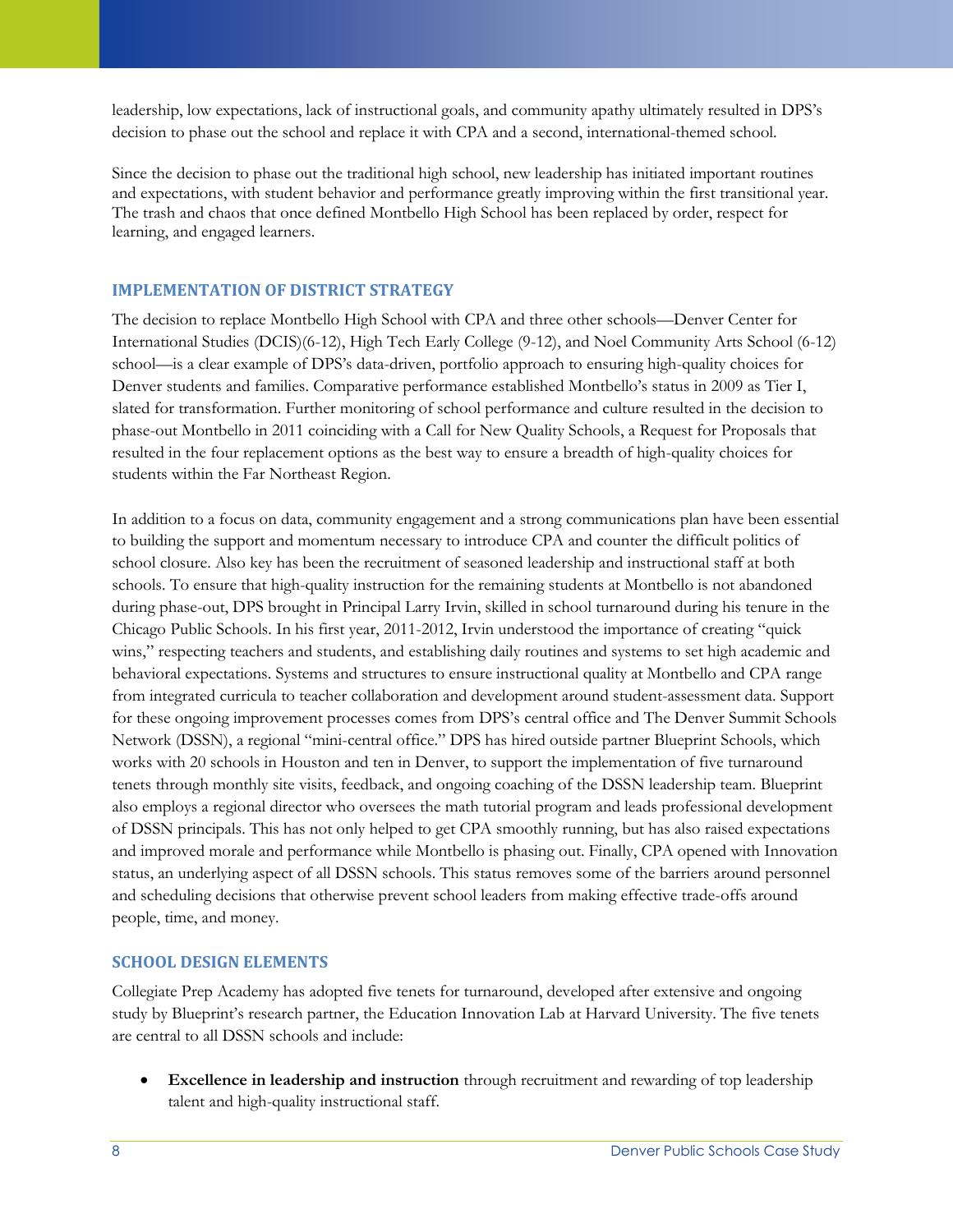- **Increased instructional time** with longer school day and year so students have more time to learn.
- **Strong culture of high expectations** that demands excellence from students, staff, faculty, and leadership.
- **Frequent assessments to improve instruction** through close monitoring of performance data.
- **Daily small-group tutoring** in critical growth areas.

When CPA opened, the majority of students entered the school below grade level. Although CPA faced challenges in establishing a culture of high expectations and building student buy-in, with extensive coaching and monitoring by the DSSN and Blueprint, CPA has integrated these tenets and has experienced some key successes in the first year.

**High Expectations**. Under the leadership of Principal Karen Alexander, staff began by establishing a culture of accountability and high expectations. Gathering available Colorado State Assessment Program (CSAP) data, they saw that 70 percent of the students had earned the lowest proficiency rating. Putting in place the requirement of tutorials and after-school interventions for students achieving less than 80 percent proficiency in all subjects was the first step in creating a culture of high expectations in which students were accountable as well as staff. As Alexander summarized, "Kids were not used to learning in a structured way—if they didn't make the grade, they had to come to tutorial. A lot of it started with work completion. It took the first six weeks for the kids to learn that you can't just come to school, do a minimum of work, and leave."<sup>19</sup>

**Teacher Collaboration**. CPA has established performance-focused teaching teams that frequently collaborate around student data. Common planning periods are set up by content areas and by team, with discussions about student data. Professional development every Wednesday aims to identify and help any teachers who are struggling. Materials are based on non-mastery. Once students know they are coming to tutorial, data analysis teams—teachers and teacher-leaders—discuss how to group them, and how to look at data as a school and make sure everyone is moving together toward the common goal of student academic achievement. Team structure is important at CPA. Teacher-leaders are prepared—they do extra planning, talk about the data team, and facilitate lessons each week.<sup>20</sup>

**Frequent assessments** are the backbone to ensuring student mastery at CPA. DSSN has a data partner as part of its team that leads data analysis for core subject benchmark testing. Blueprint facilitates the math tutorial program through which they administer the Scholastic Math Inventory (SMI) assessment, break down the data, and then support math fellows in developing actions steps. Students are constantly asked to show their data sheets and to understand what they need to know when they leave class each day. Teachers are also required to have data sheets and are accountable for knowing whether students have mastered the material, planning next steps if they have not. In addition to tutorials, after school and Saturday school ensure that students have the opportunity for any necessary interventions. The school follows up with parents to make sure students get where they need to be, and everything hinges on what students are expected to know.

**Extra Time and Small-Group Tutoring**. Low reading scores established the need to address reading, writing, and literacy as well as math. CPA added two extra periods to the traditional seven-period day. The sample school schedule below shows this built-in time for remediation and intervention, in addition to the tutoring available after school and on Saturdays. As Matt Spengler from Blueprint highlights, "When you walk

 $\overline{a}$ <sup>19</sup> Karen Alexander, panel discussion, ERS Turnaround Summit, October 2011. <sup>20</sup> Ibid.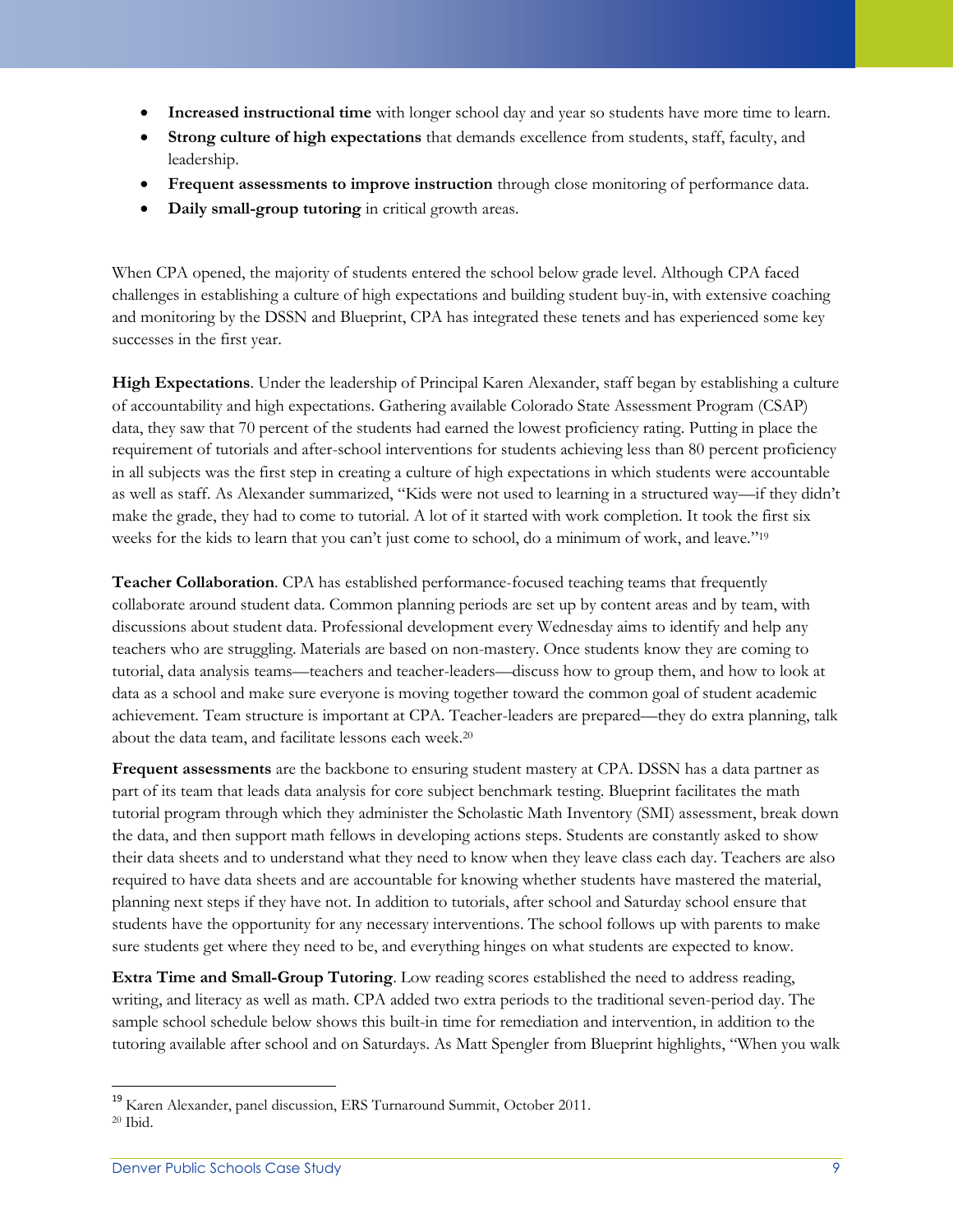into any of the ten schools in Denver, you will see the tutoring, every 4<sup>th</sup>, 6<sup>th</sup>, and 9<sup>th</sup> grade student having math tutoring every single day for 45 minutes to an hour." <sup>21</sup> There are 75 to 80 tutors in Denver. Blueprint supports the recruiting, selection, and training of these tutors, spending a half day per month in each school to provide support and feedback.

| PERIOD <sub>1</sub> | 7:30 a.m. $-8:26$ a.m.     |
|---------------------|----------------------------|
| PERIOD <sub>2</sub> | $8:30$ a.m. $-9:21$ a.m.   |
| PERIOD <sub>3</sub> | $9:25$ a.m. $-10:16$ a.m.  |
| PERIOD <sub>4</sub> | $10:20$ a.m. $-11:11$ a.m. |
| <b>LUNCH</b>        | $11:15$ a.m. $-11:45$ a.m. |
| PERIOD 5            | 11:49 a.m. $-$ 12:41 p.m.  |
| PERIOD 6            | 12:45 a.m. $-1:37$ p.m.    |
| PERIOD <sub>7</sub> | 1:41 p.m. $-2:33$ p.m.     |
| PERIOD <sub>8</sub> | $2:37$ p.m. $-3:29$ p.m.   |
| PERIOD <sub>9</sub> | 3:30 p.m. $-4:30$ p.m.     |

#### **SAMPLE SCHOOL SCHEDULE**

 $\overline{a}$ 

<sup>&</sup>lt;sup>21</sup> Matt Spengler, panel discussion, ERS Turnaround Summit, October 2011.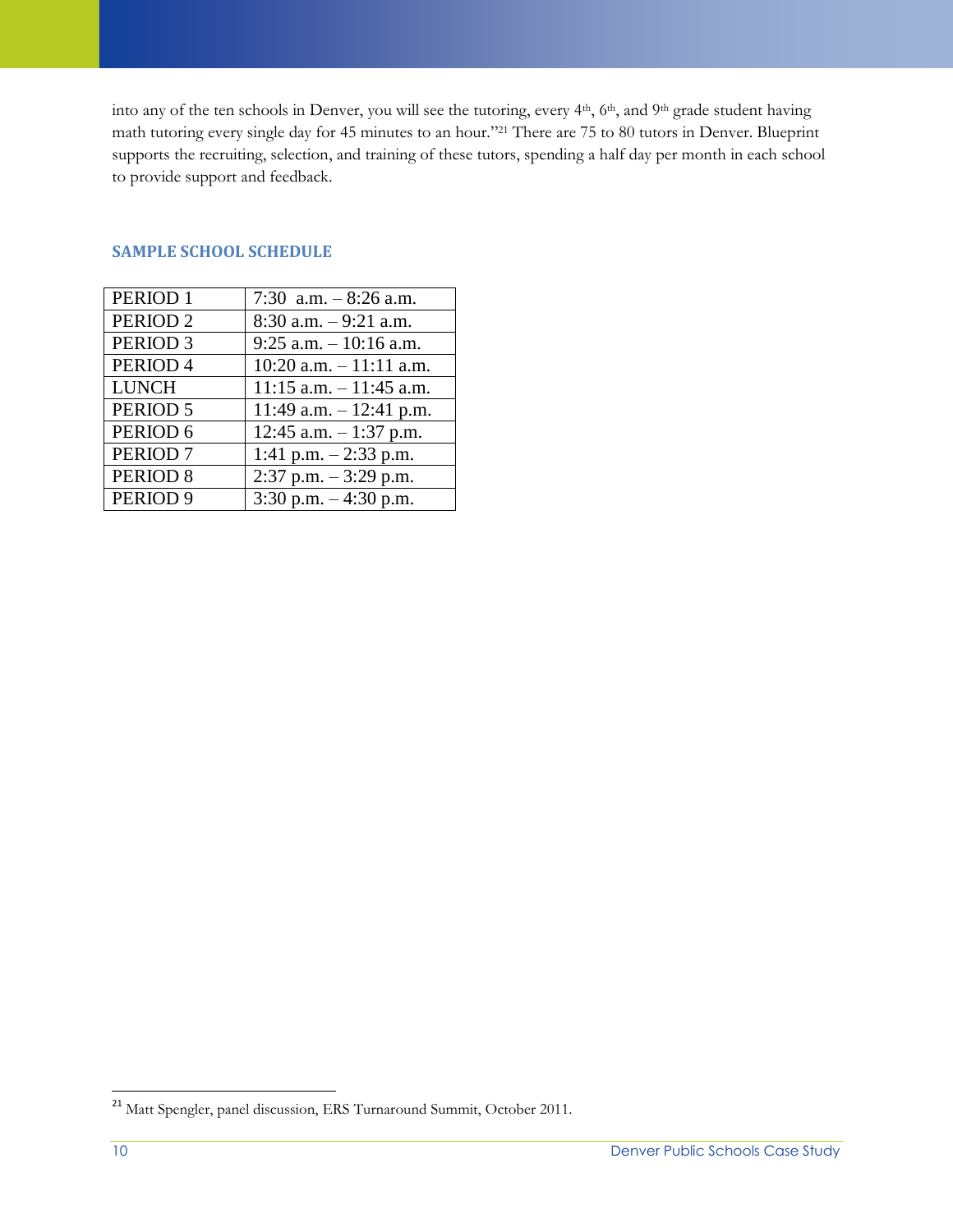# **SCHOOL STAFFING & BUDGET**

| <b>SUMMARY BY CATEGORY</b>             |                                     |         |  |  |
|----------------------------------------|-------------------------------------|---------|--|--|
|                                        | Amount Requested  % of Total Budget |         |  |  |
| <b>Full Time Accounts</b>              | \$<br>509,575 81.6%                 |         |  |  |
| Full Time - Job Class 1                | 128,216 20.5%<br>\$                 |         |  |  |
| Full Time - Job Class 2                | 318,558 51.0%<br>\$                 |         |  |  |
| Full Time - Job Class 3                | 17,267 2.8%<br>\$                   |         |  |  |
| Full Time - Job Class 4                | \$                                  | 0.0%    |  |  |
| Full Time - Job Class 5                | 45,534 7.3%<br>\$                   |         |  |  |
| <b>Part Time Accounts</b>              | \$<br>26,856 4.3%                   |         |  |  |
| <b>Instructional Accounts</b>          | \$<br>76,018 12.2%                  |         |  |  |
| <b>Staff Development Accounts</b>      | \$<br>4,560 0.7%                    |         |  |  |
| <b>Administrative / Other Accounts</b> | \$                                  | 0.0%    |  |  |
| <b>Overtime / Extra Pay Accounts</b>   | \$<br>6,240 1.0%                    |         |  |  |
| <b>Student Services Accounts</b>       | \$                                  | 0.0%    |  |  |
| <b>Parent Involvement Accounts</b>     | \$<br>1,396 0.2%                    |         |  |  |
| <b>New Accounts</b>                    | \$                                  | 0.0%    |  |  |
|                                        |                                     |         |  |  |
|                                        | <b>SUMMARY BY FUND</b>              |         |  |  |
|                                        |                                     |         |  |  |
|                                        | Amount Requested  % of Total Budget |         |  |  |
| <b>Fund 10 - General Fund</b>          | \$<br>539,381 86.4%                 |         |  |  |
| Fund 12 - 1998 Mill Levy               | \$<br>3,360 0.5%                    |         |  |  |
| <b>Fund 16 - 2003 Mill Levy</b>        | \$                                  | 0.0%    |  |  |
| Fund 19 - CPP                          | \$                                  | 0.0%    |  |  |
| <b>Fund 25- State Grant</b>            | \$                                  | $0.0\%$ |  |  |
| <b>Fund 26 - FY11 Federal Grant</b>    | \$<br>81,904 13.1%                  |         |  |  |
| <b>Fund 29 - Local Grants</b>          | \$                                  | $0.0\%$ |  |  |
| <b>TOTAL</b>                           | \$<br>624,645                       | 100%    |  |  |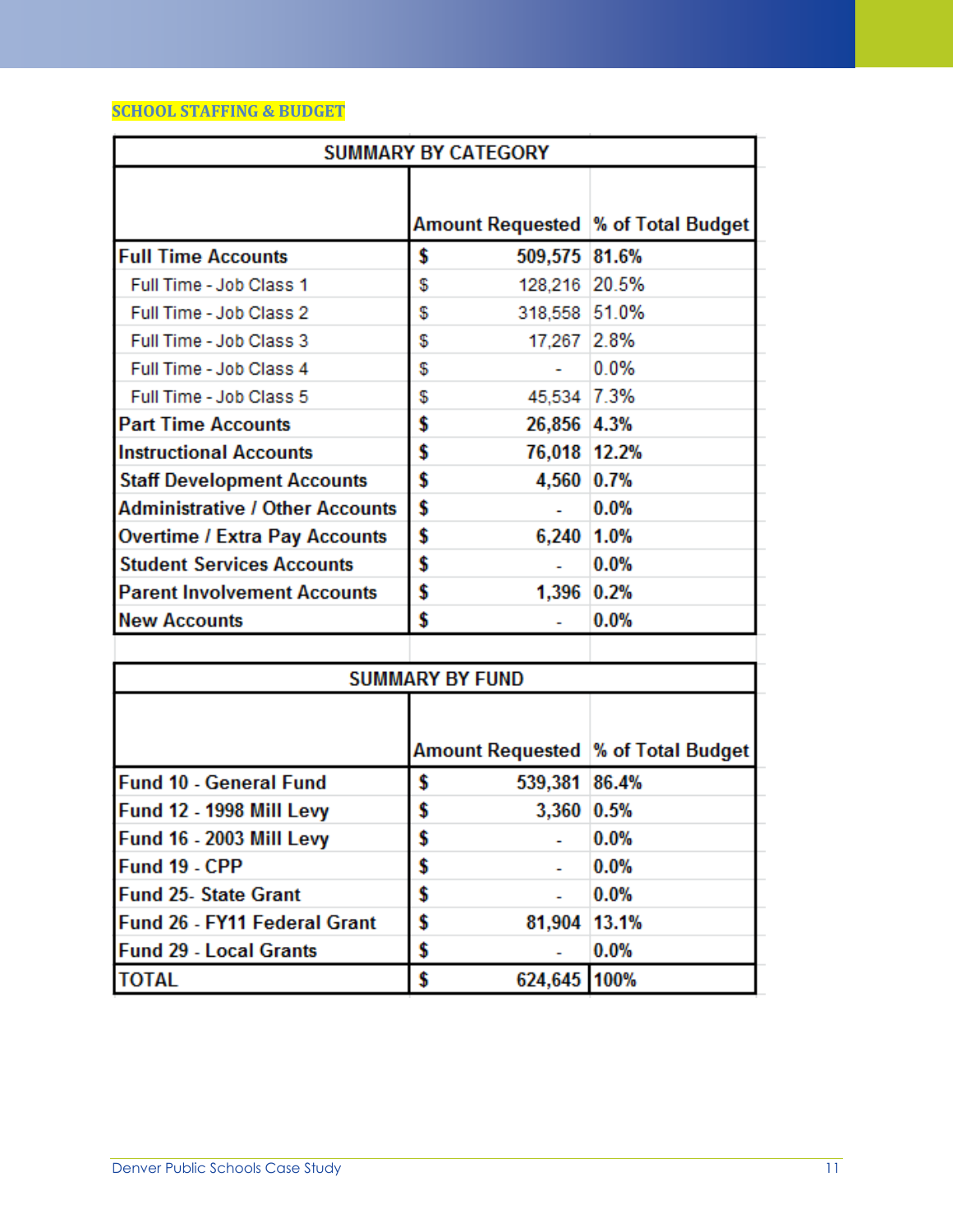| <b>2011 School Performance Framework Overview</b>    |                                                                     |                                                                 |  |  |
|------------------------------------------------------|---------------------------------------------------------------------|-----------------------------------------------------------------|--|--|
| Area of<br><b>Interest</b>                           | <b>Indicators</b>                                                   | <b>Measures</b>                                                 |  |  |
|                                                      | 1. Student Progress<br>over time-Growth                             | 1.1a-c Median growth percentile                                 |  |  |
|                                                      |                                                                     | 1.2a-c Median growth percentile compared to similar schools     |  |  |
|                                                      |                                                                     | 1.3a-c Catch up growth                                          |  |  |
|                                                      |                                                                     | 1.4a-c Keep up growth                                           |  |  |
|                                                      |                                                                     | 1.5a-c Continuously enrolled growth (ES & MS only)              |  |  |
|                                                      |                                                                     | 1.6<br><b>CSAP-A growth</b>                                     |  |  |
|                                                      |                                                                     | 1.7 a-d Achievement gaps change*                                |  |  |
|                                                      |                                                                     | <b>CELA</b> growth<br>1.8                                       |  |  |
|                                                      |                                                                     | 1.9<br><b>DRA/EDL</b> growth (ES only)                          |  |  |
|                                                      |                                                                     | DRA/EDL growth compared to similar schools (ES only)<br>1.10    |  |  |
|                                                      |                                                                     | 2.1a-d % CSAP proficient or above                               |  |  |
|                                                      |                                                                     | 2.2a-d % CSAP proficient or above compared to similar schools   |  |  |
|                                                      | 2. Student                                                          | 2.3a-d Achievement gaps (FRL, ELL, Special Ed., & Ethnicity)*   |  |  |
|                                                      | Achievement-                                                        | % DRA/EDL on grade level or above (ES only)<br>2.4              |  |  |
|                                                      | <b>Status</b>                                                       | 2.5<br>% CSAP advanced                                          |  |  |
| Is the                                               |                                                                     | % CELA proficient or above<br>2.6                               |  |  |
| educational                                          |                                                                     | 2.7<br>% CELA above proficient*                                 |  |  |
| program a                                            |                                                                     | 3.1a-d Colorado ACT change                                      |  |  |
| success?                                             | 3. Post-Secondary<br><b>Readiness Growth</b>                        | CDE on-time graduation rate change*<br>3.2                      |  |  |
|                                                      |                                                                     | 3.3<br>DPS 4-year cohort graduation rate change                 |  |  |
|                                                      |                                                                     | 3.4<br>On track to graduation change                            |  |  |
|                                                      |                                                                     | 3.5<br>AP, IB, PSEO, AA/ACP enrollment change                   |  |  |
|                                                      | (high schools only)                                                 | 3.6<br><b>AP/IB</b> test taking rate change                     |  |  |
|                                                      |                                                                     | 3.7<br>AP/IB test passing count change                          |  |  |
|                                                      |                                                                     | 3.8<br>PSEO & AA/ACP passing count change                       |  |  |
|                                                      | 4. Post-Secondary<br><b>Readiness Status</b><br>(high schools only) | 4.1a-d Colorado ACT                                             |  |  |
|                                                      |                                                                     | 4.2a-d Colorado ACT compared to similar schools                 |  |  |
|                                                      |                                                                     | CDE on-time graduation rate*<br>4.3                             |  |  |
|                                                      |                                                                     | CDE on-time graduation rate compared to similar schools*<br>4.4 |  |  |
|                                                      |                                                                     | 4.5<br>On track to graduation                                   |  |  |
|                                                      |                                                                     | AP, IB, PSEO, AA/ACP enrollment<br>4.6                          |  |  |
|                                                      |                                                                     | 4.7<br>AP and IB test taking rate                               |  |  |
|                                                      |                                                                     | AP and IB test passing rate<br>4.8                              |  |  |
|                                                      |                                                                     | 4.9<br>PSEO and AA/ACP passing rate                             |  |  |
| Is the<br>organization<br>effective and<br>well-run? | 5. Student                                                          | 5.1<br>Attendance rate                                          |  |  |
|                                                      | Engagement &<br><b>Satisfaction</b>                                 | 5.2<br><b>Student satisfaction</b>                              |  |  |
|                                                      |                                                                     | 5.3<br>Center-based program offerings**                         |  |  |
|                                                      | 6. Re-Enrollment                                                    | 6.1<br><b>Re-enrollment rate</b>                                |  |  |
|                                                      | 7. Parent and                                                       | 7.1<br><b>Parent satisfaction</b>                               |  |  |
|                                                      | <b>Satisfaction</b>                                                 | 7.2<br>Parent response rate                                     |  |  |

# **APPENDIX A: 2011 School Performance Framework Overview**

\* New or highly modified measures<br>\*\* Included in overall framework score, but not in the Indicator score